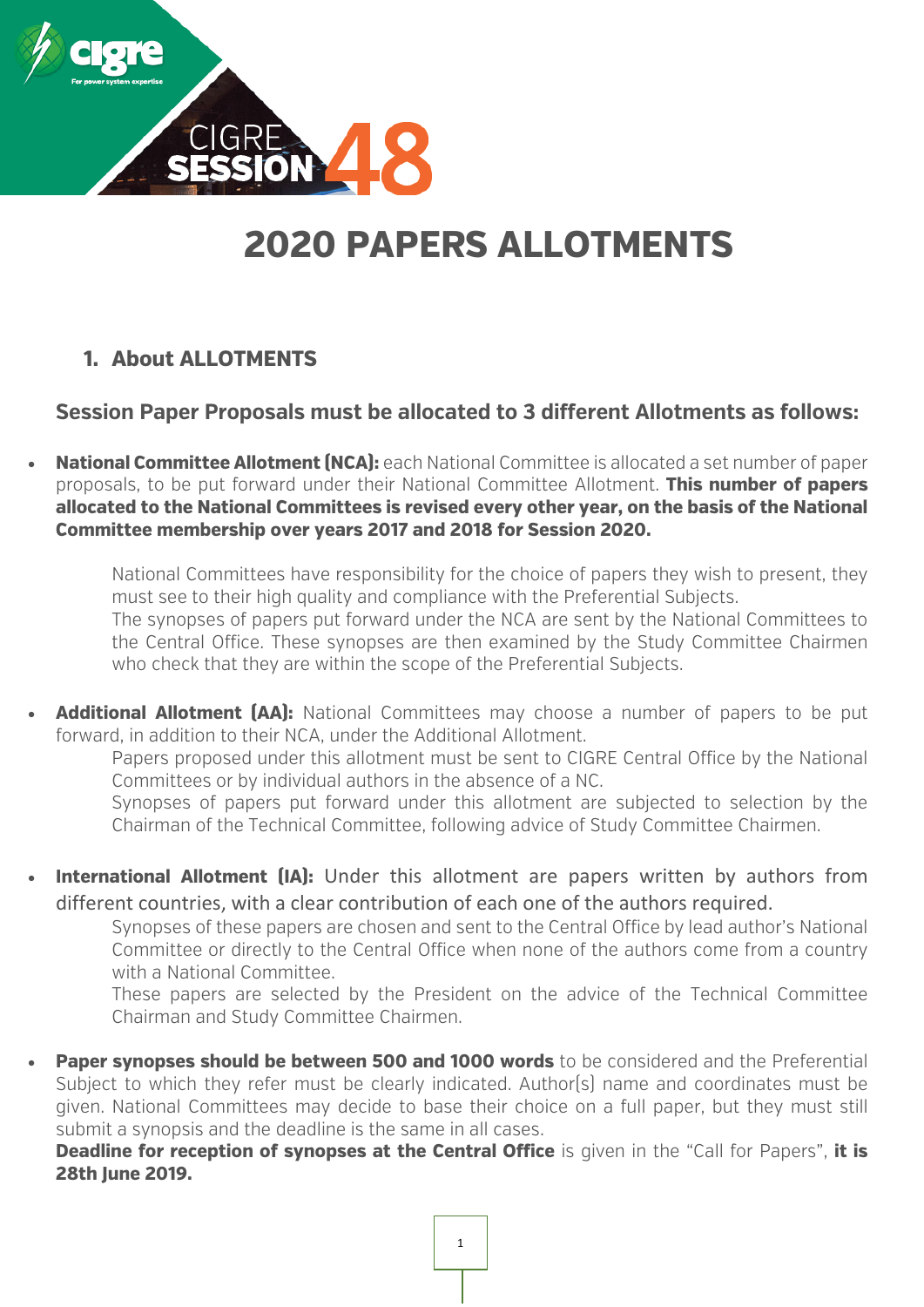All synopses should be uploaded by National Committees whatever the allotment on the dedicated website.

The number of Papers which can be allocated to the National Committee Allotment is set up according to the membership figures for 2017 and 2018 and cannot be exceeded – see the Session Papers allotments 2020 on pages 3, 4 and 5.

## **2. National Committee Allotment – NCA**

- There were no changes made by the Steering Committee so the same rules apply as in 2018.
- Attribution of National Committee Allotments for the 2020 Session is based on membership figures over the years 2017 and 2018. The 6 allotment categories are as follows:
	- **1) NCs counting 300 members or more : 10 papers**
	- **2) NCs counting 200 to 299 members : 7 papers**
	- **3) NCs counting 150 to 199 members : 5 papers**
	- **4) NCs counting 100 to 149 members : 3 papers**
	- **5) NCs counting 80 to 99 members : 2 papers**
	- **6) All other officially recognized National Committees : 1 paper**

At the Administrative Council meeting of 21<sup>st</sup> August 2010, it was decided that:

- **National Committee Allotments should not exceed 60% of the total number of papers,**  i.e. 240 for a total number of 400.Applying the above set categories yields a total number of NC Allotment papers of 284. However, any modification in the individual allocations calls for prior decision by the Administrative Council. This has not been discussed; so, the above categories will be maintained for the 2020 Session papers.
- **The total number of proposals** (including Additional and International allotments) **per National Committee should not exceed 3 times the NC allotment.**
- To guarantee a good distribution of the papers over CIGRE's field, **each NC should not put forward more than 2 proposals for any one Study Committee.**
- **SC Chairmen may turn down any proposal - whatever the allotment.**

#### **2 comments:**

The very high number of proposals from NCs (including Additional Allotment and International Allotment papers) have been in many cases totally out of proportion with the set National Committee allotment. Consequently, it was decided that the proposals put forward under the Additional Allotment will be proportional to the NC Allotment.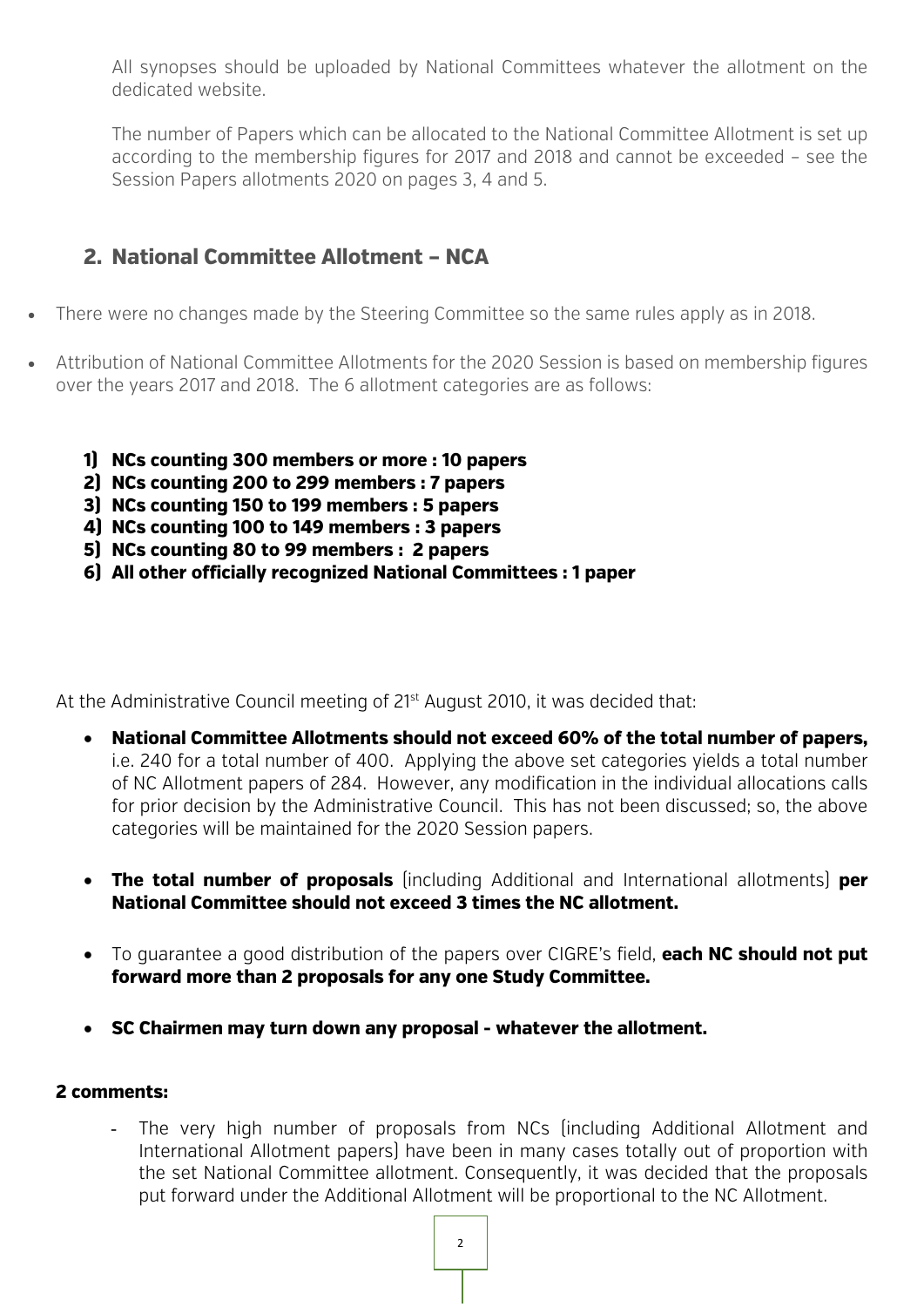- Correlating NC allotments and maximum proposals results in widening the gap between large NCs and small NCs; the best way to reduce the gap without raising the total number of proposals is to recommend that large NCs propose fewer papers than their allowed maximum number (i.e. 3 times the NC Allotment).

#### **Recommendation:**

**1)**

The list below gives for each NC the set NC Allotment, the maximum number of proposals allowed and for the larger NCs (allotment of 3 to 10 papers), a recommended total number of proposals.

It should be noted that if National Committees put forward the maximum number of proposals allowed, the total number of proposals would be 852. Bearing in mind that the optimum number of papers to be selected should be around 400, National Committees are kindly requested to make every effort to keep in mind the recommended number, which would yield a total of 617 proposals.

| <b>NC</b>        | <b>NC Allotment</b> | Maximum N°   | <b>Recommended</b>  |
|------------------|---------------------|--------------|---------------------|
|                  |                     | of proposals | number of proposals |
|                  |                     |              |                     |
| <b>AUSTRALIA</b> | 10                  | 30           | 20                  |
| <b>BRAZIL</b>    | 10                  | 30           | 20                  |
| CANADA           | 10                  | 30           | 20                  |
| <b>CHINA</b>     | 10                  | 30           | 20                  |
| <b>FRANCE</b>    | 10                  | 30           | 20                  |
| <b>GERMANY</b>   | 10                  | 30           | 20                  |
| <b>INDIA</b>     | 10                  | 30           | 20                  |
| <b>ITALY</b>     | 10                  | 30           | 20                  |
| <b>JAPAN</b>     | 10                  | 30           | 20                  |
| <b>KOREA</b>     | 10                  | 30           | 20                  |
| <b>RUSSIA</b>    | 10                  | 30           | 20                  |
| <b>SPAIN</b>     | 10                  | 30           | 20                  |
| SWEDEN           | 10                  | 30           | 20                  |
| SWITZERLAND      | 10                  | 30           | 20                  |
| UNITED KINGDOM   | 10                  | 30           | 20                  |
| <b>USA</b>       | 10                  | 30           | 20                  |
|                  |                     |              |                     |

3

### **NATIONAL COMMITTEE ALLOTMENTS - 2018 SESSION**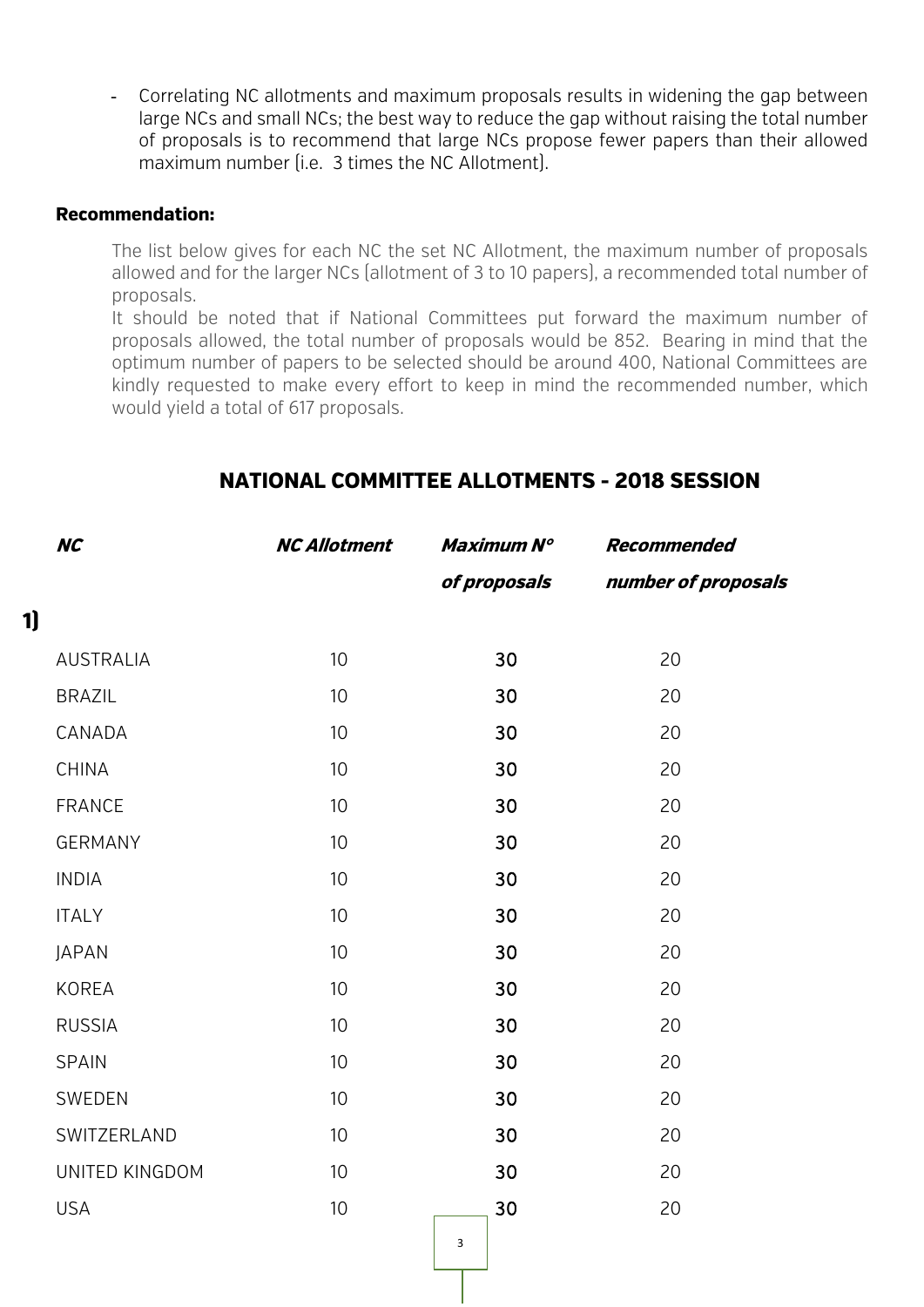|    | <b>NC</b>               | <b>NC Allotment</b> | Maximum N°   | <b>Recommended</b>  |
|----|-------------------------|---------------------|--------------|---------------------|
|    |                         |                     | of proposals | number of proposals |
| 2  |                         |                     |              |                     |
|    | <b>AUSTRIA</b>          | $\overline{7}$      | 21           | 15                  |
|    | GREECE                  | $\overline{7}$      | 21           | 15                  |
|    | NETHERLANDS             | $\overline{7}$      | 21           | 15                  |
|    | NORWAY                  | $\overline{7}$      | 21           | 15                  |
|    |                         |                     |              |                     |
| 3) |                         |                     |              |                     |
|    | ARAB STATES OF THE GULF | 5                   | 15           | 10                  |
|    | ARGENTINA               | 5                   | 15           | 10                  |
|    | <b>BELGIUM</b>          | 5                   | 15           | 10                  |
|    | CHILE                   | 5                   | 15           | $10$                |
|    | <b>IRELAND</b>          | 5                   | 15           | 10                  |
|    | <b>ROMANIA</b>          | 5                   | 15           | 10                  |
|    | SOUTH AFRICA            | 5                   | 15           | 10                  |
|    | THAILAND                | 5                   | 15           | $10$                |
|    |                         |                     |              |                     |
| 4) |                         |                     |              |                     |
|    | COLOMBIE                | 3                   | 9            | 8                   |
|    | CROATIA                 | 3                   | 9            | 8                   |
|    | CZECH AND SLOVAK REPS.  | 3                   | 9            | 8                   |
|    | <b>DENMARK</b>          | 3                   | 9            | 8                   |
|    | <b>FINLAND</b>          | 3                   | 9            | 8                   |
|    | <b>MALAYSIA</b>         | 3                   | 9            | 8                   |
|    | <b>NEW ZEALAND</b>      | 3                   | 9            | 8                   |
|    | POLAND                  | 3                   | 9            | 8                   |
|    | PORTUGAL                | 3                   | 9            | 8                   |
|    | <b>TURKEY</b>           | 3                   | 9            | 8                   |
|    | <b>UKRAINE</b>          | 3                   | 9            | 8                   |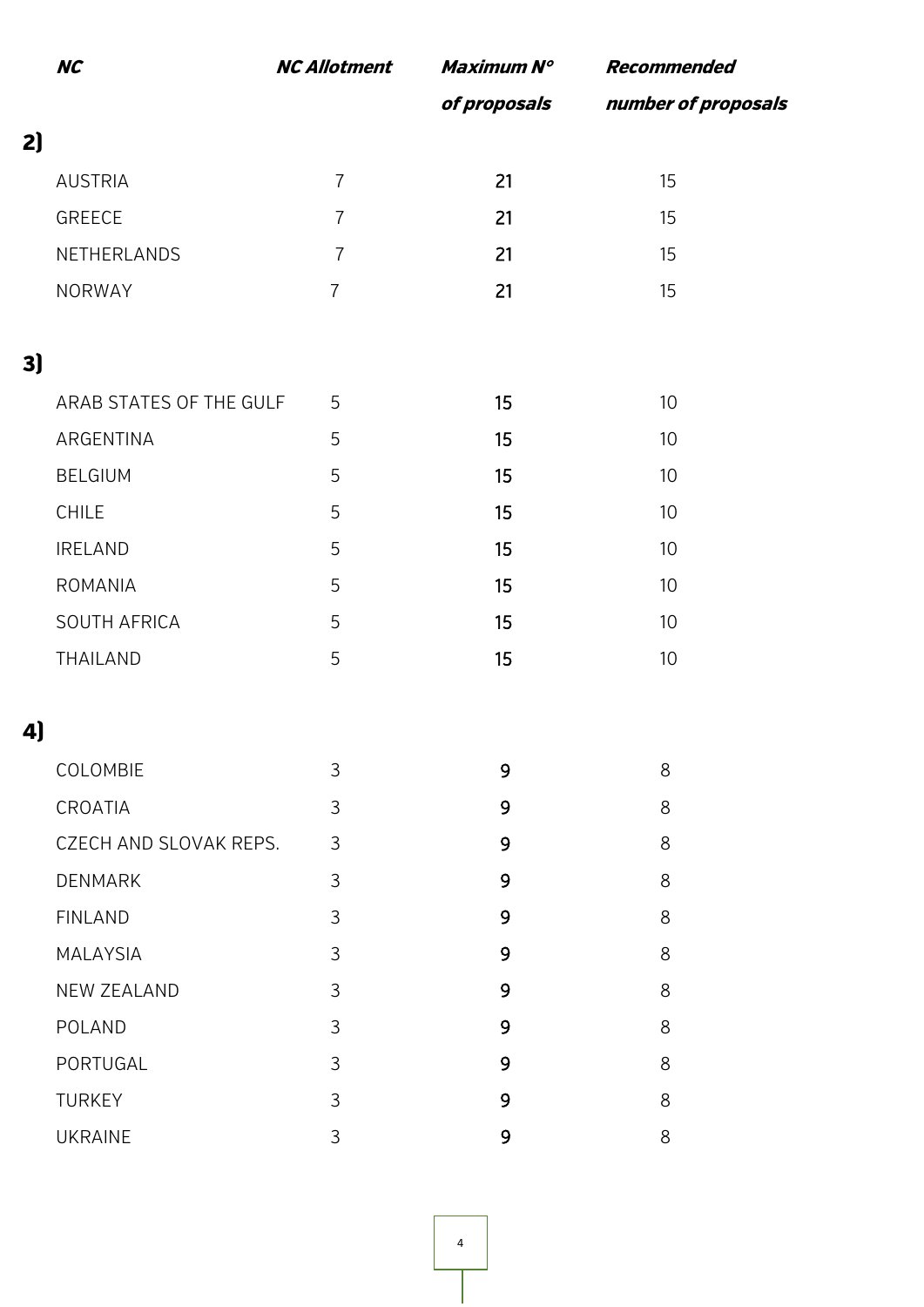|    | <b>NC</b>          | <b>NC Allotment</b> | Maximum N°   | Recommended         |
|----|--------------------|---------------------|--------------|---------------------|
|    |                    |                     | of proposals | number of proposals |
| 5) |                    |                     |              |                     |
|    | <b>ICELAND</b>     | $\overline{c}$      | 6            | 6                   |
|    | SLOVENIA           | $\overline{c}$      | 6            | 6                   |
|    |                    |                     |              |                     |
| 6  |                    |                     |              |                     |
|    | ALGERIA            | 1                   | 3            | 3                   |
|    | BOSNIA HERZEGOVINA | 1                   | 3            | 3                   |
|    | <b>CYPRUS</b>      | 1                   | 3            | 3                   |
|    | <b>EGYPT</b>       | $\mathbf{1}$        | 3            | 3                   |
|    | <b>ESTONIA</b>     | $\mathbf{1}$        | 3            | 3                   |
|    | <b>GEORGIA</b>     | 1                   | 3            | 3                   |
|    | HUNGARY            | $\mathbf{1}$        | 3            | 3                   |
|    | INDONESIA          | $\mathbf{1}$        | 3            | 3                   |
|    | <b>IRAN</b>        | $\mathbf{1}$        | 3            | 3                   |
|    | <b>ISRAEL</b>      | 1                   | 3            | 3                   |
|    | JORDAN             | 1                   | 3            | 3                   |
|    | KOSOVO             | 1                   | 3            | 3                   |
|    | MACEDONIA          | $\mathbf{1}$        | 3            | 3                   |
|    | MEXICO             | 1                   | 3            | 3                   |
|    | MONTENEGRO         | 1                   | 3            | 3                   |
|    | PARAGUAY           | 1                   | 3            | 3                   |
|    | PERU               | 1                   | 3            | 3                   |
|    | <b>PHILIPPINES</b> | 1                   | 3            | 3                   |
|    | SERBIA             | 1                   | 3            | 3                   |

Total number of **National Committee Allotment proposals: 284 Maximum allowed number of proposals** including all allotments**: 852** Maximum **recommended** Number of proposals: **617**

5